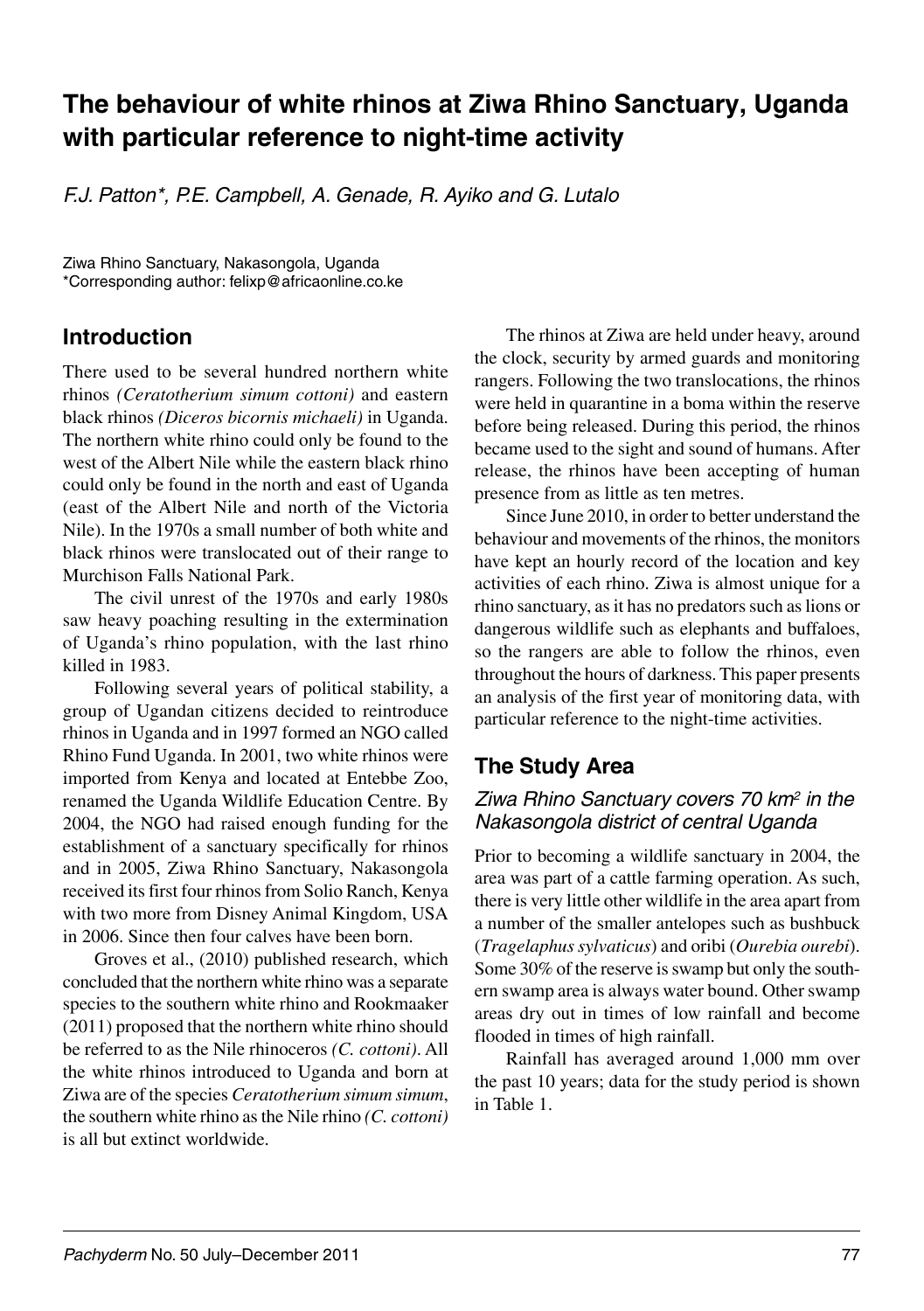Table 1. Rainfall, in mm, recorded by month at Ziwa Rhino Sanctuary during the study period (June 2010 through May 2011) compared to the six-year mean from 2004 through 2010

| <b>Rainfall at Ziwa Rhino Sanctuary</b> |                       |                |  |  |  |  |  |  |
|-----------------------------------------|-----------------------|----------------|--|--|--|--|--|--|
| <b>Month</b>                            | June 2010-May<br>2011 | Mean 2004-2010 |  |  |  |  |  |  |
| June                                    | 22.6                  | 53.8           |  |  |  |  |  |  |
| July                                    | 103.1                 | 99.5           |  |  |  |  |  |  |
| August                                  | 77.7                  | 95.1           |  |  |  |  |  |  |
| September                               | 177.9                 | 95.9           |  |  |  |  |  |  |
| October                                 | 71.0                  | 191.1          |  |  |  |  |  |  |
| November                                | 37.6                  | 99.6           |  |  |  |  |  |  |
| December                                | 62.2                  | 45.2           |  |  |  |  |  |  |
| January                                 | 0.0                   | 29.5           |  |  |  |  |  |  |
| February                                | 16.9                  | 28.3           |  |  |  |  |  |  |
| March                                   | 50.1                  | 79.8           |  |  |  |  |  |  |
| April                                   | 130.6                 | 141.3          |  |  |  |  |  |  |
| May                                     | 172.8                 | 113.6          |  |  |  |  |  |  |

A basic vegetation study was carried out in July 2010 and the resulting general vegetation map is shown (Fig. 1).

The 'non-swamp' areas are mostly woodland with a dense grass understorey. Since most of the reserve has grass cover and there are very few grazing animals, there is a predisposition for the grass to grow overlong and fibrous. White rhinos prefer short and intermediate sized, sweet green grass (Schrader, 2006) and grass growth at Ziwa is essentially managed by controlled burning and/or by controlled cattle grazing to the benefit of the rhinos.

For security and monitoring purposes, the reserve is organised on the basis of 5 sectors: Karakwende (K), Mikerenge (M), Wangoriro (W), Rwanyanya (R) and Lugogo (L). Each sector is further organised into numbered blocks of three or four per sector.



Figure 1. Basic vegetation map of Ziwa Rhino Sanctuary.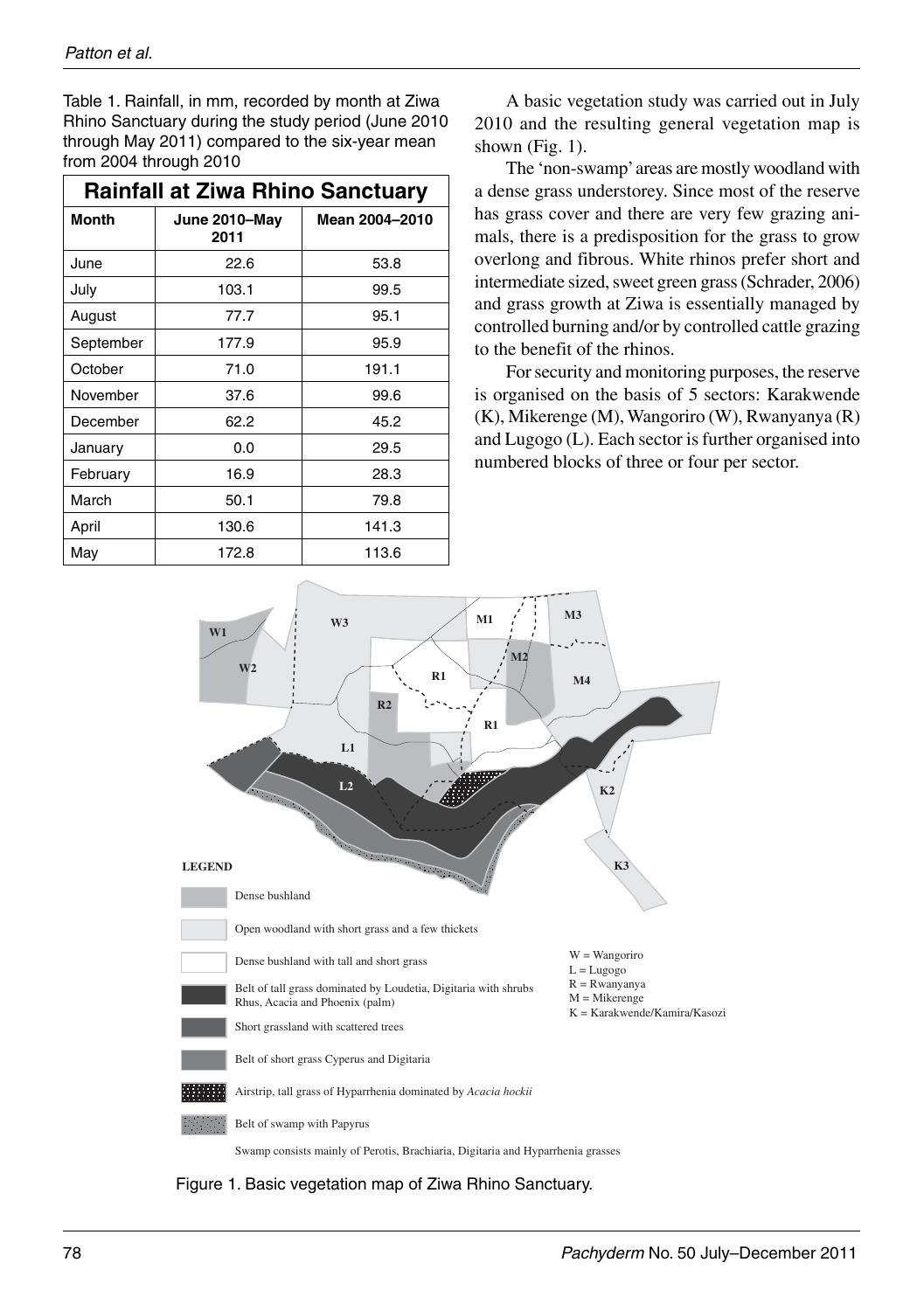| Sec-<br>tor  | <b>Block</b>            | June        | July                | Aug       | Sept        | Oct         | Nov | Dec         | Jan         | Feb         | Mar         | Apr         | May         |
|--------------|-------------------------|-------------|---------------------|-----------|-------------|-------------|-----|-------------|-------------|-------------|-------------|-------------|-------------|
| Κ            | $\mathbf{1}$            |             | $\mathsf{O}\xspace$ |           | $\mathsf 0$ | $\mathbf 0$ | 0   | 0           | $\pmb{0}$   | $\pmb{0}$   | $\pmb{0}$   | 0           | 0           |
| Κ            | $\mathbf{2}$            | 0           |                     |           | 0           |             | 0   | $\mathbf 0$ | $\mathbf 0$ | $\pmb{0}$   | $\pmb{0}$   | 0           | 0           |
| Κ            | 3                       |             |                     | $\pmb{0}$ | $\mathsf 0$ | $\mathsf 0$ | 0   | 0           | $\mathsf 0$ | $\pmb{0}$   | $\pmb{0}$   | $\mathsf 0$ | 0           |
| $\mathsf L$  | $\mathbf{1}$            |             |                     |           |             |             |     |             |             | $\pmb{0}$   |             | 17          | 11          |
| L            | 2                       | 11          | 15                  | 10        |             |             |     | 16          | 58          | 95          | 92          | 81          | 59          |
| L            | 3                       | 17          | 14                  |           |             |             |     | 12          |             |             |             |             |             |
| M            | $\mathbf{1}$            | $\mathsf 0$ | $\mathsf 0$         | 0         | $\mathsf 0$ | $\pmb{0}$   | 0   | $\mathsf 0$ | $\mathsf 0$ | $\pmb{0}$   | $\pmb{0}$   | 0           | 0           |
| M            | $\overline{\mathbf{c}}$ | 0           | $\mathbf 0$         | $\pmb{0}$ | 0           | $\mathsf 0$ | 0   | 0           | $\mathsf 0$ | $\pmb{0}$   | $\pmb{0}$   | $\pmb{0}$   | 0           |
| M            | 3                       | 0           |                     | 0         | 0           | $\mathbf 0$ | 0   |             | 0           | $\pmb{0}$   | 0           | 0           | 0           |
| M            | 4                       | 10          | $10$                | 18        | 17          |             |     | 13          |             | $\pmb{0}$   | 0           | 0           |             |
| R            | $\mathbf{1}$            |             | $10$                |           |             |             |     |             |             | 0           | 0           | 0           |             |
| $\mathsf R$  | 2                       | 26          | 21                  | 20        | 22          | 34          | 17  | 16          | 10          | $\pmb{0}$   |             |             |             |
| $\mathsf{R}$ | 3                       | 12          | 11                  | 27        | 33          | 14          |     | 22          |             |             |             |             |             |
| W            | $\mathbf{1}$            |             |                     | 0         | 0           |             | 25  |             |             | $\mathbf 0$ | $\mathbf 0$ | $\mathbf 0$ | $\mathbf 0$ |
| W            | $\mathbf{2}$            |             |                     |           |             | 13          | 25  |             | 8           | 0           |             | 0           | 11          |
| W            | 3                       |             |                     |           | 10          | 12          | 16  |             |             | 0           | $\mathbf 0$ |             | $\mathbf 0$ |
|              | Total                   | 76          | 81                  | 75        | 82          | 73          | 83  | 79          | 76          | 95          | 92          | 98          | 81          |

Table 2. The usage of the main sectors and blocks in Ziwa by month in percent

Table 3. Summary of the main locations, by percentage use, of the Ziwa rhinos by month with monthly rainfall data

| Sector     | <b>Block</b> | June | July | Aug | Sept | Oct | <b>Nov</b> | <b>Dec</b> | Jan | Feb | Mar | Apr | May |
|------------|--------------|------|------|-----|------|-----|------------|------------|-----|-----|-----|-----|-----|
|            | $2 + 3$      | 28   | 29   | 10  |      |     |            | 28         | 58  | 95  | 92  | 81  | 59  |
| R          | $2 + 3$      | 38   | 32   | 47  | 55   | 48  | 17         | 38         | 10  |     |     |     |     |
| W          | $2 + 3$      |      |      |     |      | 25  | 41         |            |     |     |     |     |     |
| W          |              |      |      |     |      |     | 25         |            |     |     |     |     |     |
| Rain<br>mm | 23           | 103  | 78   | 178 | 71   | 38  | 62         | 0          | 17  | 50  | 131 | 173 |     |

## **Method**

Rangers monitoring each of the Ziwa rhinos-six adults and three calves—followed the animals on foot from a distance but keeping them in sight as much as possible. During the hours of darkness, rangers used torches to observe the rhinos whenever they heard any sound indicating activity and at 15-minute intervals they checked on the rhinos. During full moon periods the rhinos were easily observed without torches. A team of two rangers is allocated to each rhino or rhino group (mother and calf-and possibly with a sub-adult) and stays with it/them for the 12-hour shift wherever they go.

The rangers completed a daily sighting form for each hour of the day between June 2010 and May 2011. For each rhino, the rangers recorded the location (sector and block), the type of habitat (wet swamp, dry swamp or other), one of three main activities (feeding, resting or moving) plus any of four secondary activities: drinking, wallowing, mating or fighting.

The data was entered using Microsoft Excel 2007 on a Toshiba Satellite Pro laptop. Macros were written to automate the consolidation and analysis of the data. For location and habitat type, the analysis was based on the number of rhinos found for the hour of the day while for activities the analysis was based on the number of hours spent on each activity per day.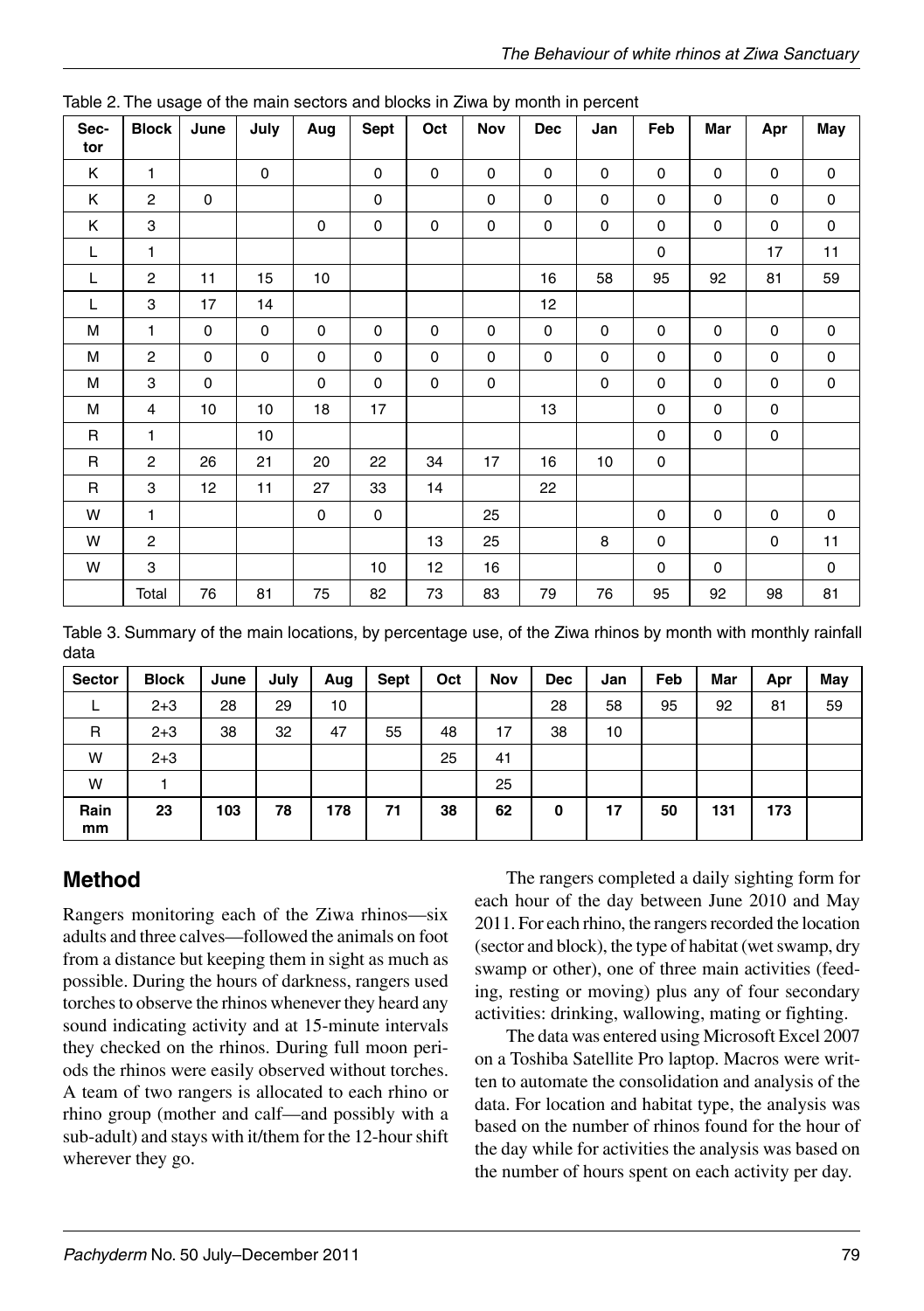The daily data was not always complete, as there were occasions when a particular rhino was out of sight (especially in thick bush habitat) or had run off and had to be found again, especially after a disturbance at night. To account for this, the data for all rhinos was consolidated for the analysis. Individual rhino data were reviewed to determine any significant difference from the average.

### **Results**

Table 2 shows the percentage use by the rhinos of each main sector and block by month in bold plus the blocks where there was no record of a rhino using the area shown as 0. Table 3 show the mainly used sectors/blocks from Table 2 in relation to the rainfall for each month.

Of 192 data points (16 locations in each of 12 months), 42 (22%) were significantly used, 68 (35%) were partially used and 82 (43%) were never used by the rhinos.

Over the 12 months of the study, the preferred habitat type was dry swamp at 54%, other habitats at 40% with wet swamp at only 6%.

The Wangoriro sector is on higher ground, which was used by the rhinos when other sectors became waterlogged after the rains accumulated between July and October. All the rhinos preferred sector Rwanyanya blocks 2 and 3 where there was new grass growth after burning while the female rhino Kori also chose the Mikerenge sector, block 4 and the Wangoriro sector, block 2 and the female rhino Nandi also chose the Lugogo sector, block 3.

In the second six months of the study period, all rhinos were concentrated in the Lugogo sector, block 2 close to the swamp with permanent water with other areas becoming dry. Prior to this, the rhinos were more likely to be found in different parts of the reserve where standing water was available.

The mean number of rhinos carrying out one of the important activities for each hour of the day is shown in Table 4, while Table 5 shows the mean number of rhinos undertaking a main activity over a length of time.

| Table 4. Mean number of rhinos carrying out one of  |
|-----------------------------------------------------|
| the main activities for each hour of the day during |
| the study period                                    |

| Hour of<br>day | <b>Moving</b> | Feed-<br>ing | Rest-<br>ing | Drink-<br>ing |
|----------------|---------------|--------------|--------------|---------------|
| 2400-0100      | 6.9           | 123          | 42           | 1             |
| 0100-0200      | 7.5           | 108          | 57           | 2             |
| 0200-0300      | 7.6           | 95           | 70           | 2             |
| 0300-0400      | 6.3           | 82           | 84           | 1             |
| 0400-0500      | 7.0           | 54           | 110          | 1             |
| 0500-0600      | 7.7           | 53           | 110          | 1             |
| 0600-0700      | 6.0           | 75           | 90           | 1             |
| 0700-0800      | 6.6           | 114          | 60           | 1             |
| 0800-0900      | 6.6           | 127          | 45           | 3             |
| 0900-1000      | 6.7           | 142          | 28           | 4             |
| 1000-1100      | 7.4           | 130          | 43           | 7             |
| 1100-1200      | 6.8           | 94           | 79           | 3             |
| 1200-1300      | 4.9           | 80           | 96           | 4             |
| 1300-1400      | 4.3           | 79           | 97           | 2             |
| 1400-1500      | 6.6           | 84           | 89           | 4             |
| 1500-1600      | 10.2          | 103          | 67           | 8             |
| 1600-1700      | 10.1          | 130          | 41           | 7             |
| 1700-1800      | 8.6           | 136          | 36           | 7             |
| 1800-1900      | 7.1           | 134          | 38           | 3             |
| 1900-2000      | 4.8           | 131          | 44           | 3             |
| 2000-2100      | 5.8           | 129          | 42           | 2             |
| 2100-2200      | 8.0           | 131          | 38           | 2             |
| 2200-2300      | 10.2          | 126          | 36           | 2             |
| 2300-2400      | 10.3          | 126          | 37           | 1             |
| Total          | 173.8         | 2586         | 1479         | 70            |
| Mean           | 7.2           | 108          | 62           | 3             |
| <b>SD</b>      | 1.7           | 27           | 26           | 2.2           |
| Range          | $5.5 - 8.9$   | $81 - 135$   | 36-88        | $0.7 - 5.1$   |

NB: Significant results shown in bold

The data from Table 4 suggests a 'typical' day would be described as follows:

0800-1200 h-feeding  $1200 - 1500$  h—resting 1500–1700 h—moving (especially to water) 1700–0100 h-feeding  $0100-0400$  h—resting and feeding 0400-0800 h-resting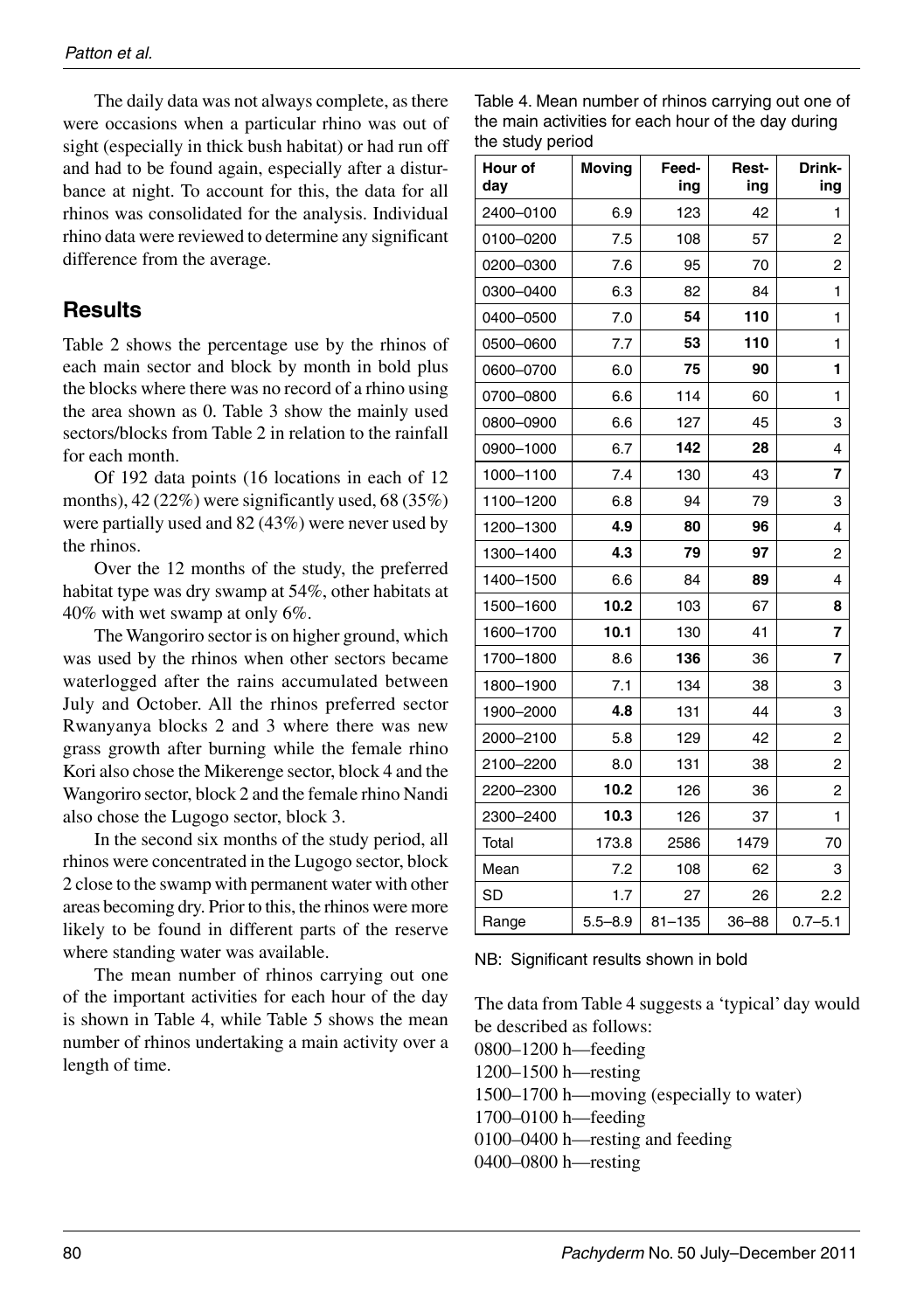| <b>Hours</b><br>spent | Feeding                 | <b>Moving</b> | Resting  |
|-----------------------|-------------------------|---------------|----------|
| 1                     | 74                      | 136           | 84       |
| 2                     | 107                     | 55            | 137      |
| 3                     | 71                      | 4             | 167      |
| 4                     | 82                      | 0             | 162      |
| 5                     | 118                     | 0             | 121      |
| 6                     | 81                      | 1             | 43       |
| 7                     | 72                      | 0             | 16       |
| 8                     | 74                      | 0             | 3        |
| 9                     | 52                      | 0             | 2        |
| 10                    | 43                      | 0             | 1        |
| 11                    | 25                      | 0             | 0        |
| 12                    | 12                      | 0             | 0        |
| 13                    | 9                       | 0             | 0        |
| 14                    | $\overline{4}$          | 0             | 0        |
| 15                    | 1                       | 0             | 0        |
| 16                    | $\overline{\mathbf{c}}$ | 0             | 0        |
| 17                    | 3                       | 0             | 0        |
| 18                    | $\overline{\mathbf{c}}$ | 0             | 0        |
| 19                    | 3                       | 0             | 0        |
| 20                    | 2                       | 0             | 0        |
| 21                    | 1                       | 0             | 0        |
| 22                    | 0                       | 0             | 0        |
| 23                    | 0                       | 0             | 0        |
| 24                    | 0                       | 0             | 0        |
| Total                 | 838                     | 196           | 736      |
| Mean                  | 35                      | 8             | 31       |
| <b>SD</b>             | 40                      | 29            | 57       |
| Range                 | $0 - 75$                | $0 - 37$      | $0 - 88$ |

Table 5. Mean number of rhinos undertaking a main activity over a length of time, in hours, during the study period

NB: Significant results shown in bold

Table 5 shows that the rhinos spent 60% of their time feeding, 34% resting, 4% moving and 2% drinking.

#### **Discussion**

Quality data suitable for analysis on choice of location prior to the study were not available but it is possible that these locations were favoured due to experience gained during the period the rhinos were investigating the reserve before settling in areas of preference.

Dry swamp grasses at Ziwa were found to contain a high proportion of *Hyparrhenia* sp., which, when young and short, is highly palatable to livestock. The rhinos' location could be closely associated with the burning of the swamp areas and resulting new growth. However, the rangers observed that once the grasses grew tall and/or the water level of the swamps increased after good rains, the rhinos chose to move to higher ground and especially to areas that had been well grazed by livestock.

The preference for short grasses was also found by Jordaan (2010), who reported that they comprised the most important food resource while Schrader et al. (2006) reported that white rhinos foraged mainly in high-quality short and woodland grasslands while late in the dry season they also used flushes of green grass in previously burnt *Themeda* spp. grasslands.

Resting and feeding constituted the vast majority  $(94\%)$  of the white rhinos' activities, which was similar to results found by Jordaan (2010), although at only 86% of total activity. The 8% difference may be partly explained by the different methods of data collection; Jordaan used 15 minute snapshots and collected very detailed multiple activity data (to the second) while the Ziwa study utilized single activity data by the hour. Despite the two very different approaches, the studies revealed similar results.

The data in Tables 4 and 5 show that while rhinos may carry out any of the main activities at any time of the day, significant activity and inactivity were found to be as follows.

#### *Feeding*

The rhinos would feed for anything from two to six hours at a time. The most likely times for feeding were between 0900 and 1000 h and between 1700 and 1800 h. The least likely times for feeding were between 0400 and 0700 h and between 1200 and 1400 h. Owen-Smith (1974) reported that the main feeding periods of white rhinos was during early morning and early evening and continued in spells through the night similar to Jordaan's results  $(2010)$ , which were that the main feeding periods were between 0700 and 1000 h and between 1500 and 2100 h, which was generally the case at Ziwa.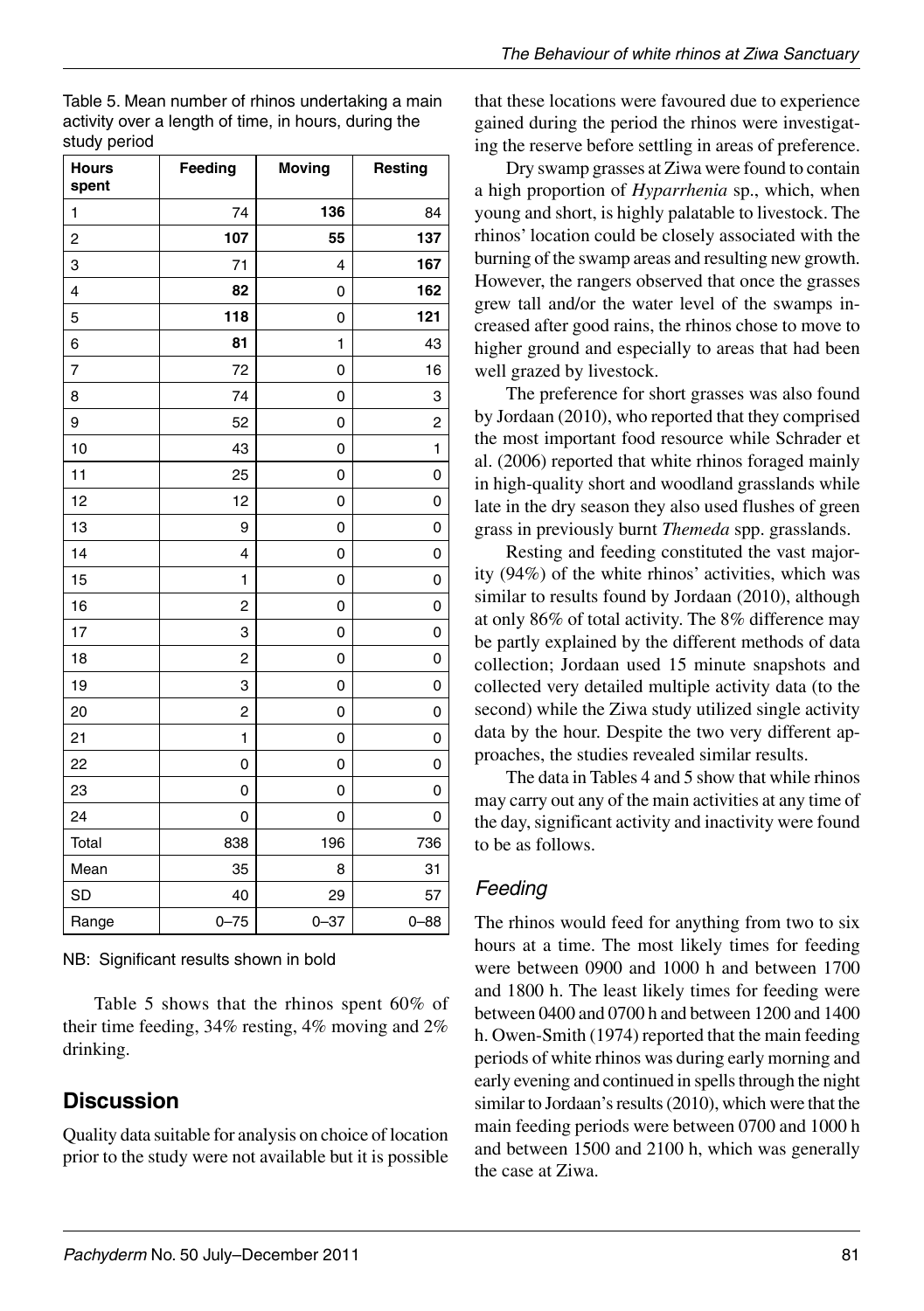## *Moving*

The rhinos would move for up to one hour at a time, with the most likely times between 1500 and 1700 h when the rhinos were likely to go to the water and between 2200 and 2400 h, when the rhinos would move from a feeding site to a resting site as feeding was more likely to occur in open areas and resting in more secure bush areas, albeit within the same sector/ block. The least likely times for moving were between 2400 to 0200 h and between 1900 and 2000 h.

## *Resting*

The rhinos would rest for two to five hours. The most likely resting times occurred between 0400 and 0700 h and between 1200 and 1500 h. The least likely times for resting were between 0900 and 1000 h. Owen-Smith (1974) reported that the main resting periods for white rhinos were during the midday period and, on the hottest days for between five and eight hours while Jordaan (2010) reported the main resting periods were between 1000 and 1500 h and between 2100 and 0700 h. This is similar to the results from Ziwa.

## *Drinking*

It was found that rhinos drank for less than one hour at a time. The most likely times for drinking were between 1000 and 1100 h and between 1500 and 1800 h. The least likely time for drinking was between 0600 and 0700 h. Jordaan (2010) reported that the main drinking period was between 1500 and 1800 h with no observations of drinking between 2100 and 0600 h, which largely corresponds with the findings at Ziwa.

# **What the rhinos did at night**

For the purpose of this study, night hours were considered to be between 1900 and 0700 h. While it can be seen from Table 4 that there are few significant data, it can be considered that between 1900 and 2400 h the rhinos would be expected to be feeding but not expected to be feeding between 0400 and 0700 h. These times correlate closely with those for the rhinos' resting periods. In addition, drinking was unlikely to occur during night-time hours.

In summary, the rhinos spent seven hours (58%) feeding and five hours (42%) resting during the 12 hour period. Jordaan (2010) reported that during dry

months, rhinos only spent 2 night-time hours (17%) feeding and 10 hours (83%) resting while during wet months the rhinos spent 7 hours (58%) feeding and 5 hours (42%) resting, which is the same as the Ziwa rhinos. This similarity may be explained by a closer examination of the rainfall statistics. The annual rainfall stated for the Willem Pretorius Game Reserve (WPGR) was 578 mm with the six wet months representing 70% equal to 404 mm or 67 mm per month. The mean annual rainfall for Ziwa over six years was 1072 mm although the rainfall for the study period was very low at 701 mm. When compared to WPGR, the Ziwa habitat could be considered as consistently wet and generally more like the wet period in WPGR.

## **Conclusions**

The Ziwa white rhinos exhibited activity behaviour that, in general, corresponded closely with that recorded in other reserves. Night-time activity was observed at a greater frequency than other researchers had recorded and showed that, in the case of Ziwa, rhinos were more actively feeding during the night hours than had been previously suggested.

# **Acknowledgement**

The authors acknowledge the work of the Ziwa rhino monitoring rangers in collecting the daily rhino behaviour data and that of students from Makerere University in collecting the vegetation data.

# **References**

- Groves, C.P., Fernando, P. and Robovsky, J. (2010). 'The sixth rhino: a taxonomic re-assessment of the critically endangered northern white rhinoceros'. *PLoS One 5* (4) e9703:1–15.
- Heller, E. (1913). 'The white rhinoceros'. *Smith. Misc. Coll.* 61(1):1–56.
- Jordaan, H.L. (2010). *Behavioural ecology of the white rhinoceros (Ceratotherium simum) in the Willem Pretorius Game Reserve*. MSc Thesis for the University of South Africa, Cape Town.
- Owen-Smith and R. Norman (1975). 'The social ethology of the white rhinoceros *Ceratotherium simum* (Burchill 1817)'. *Zeitschrift fur Tierpsychologie* 38:337–384.